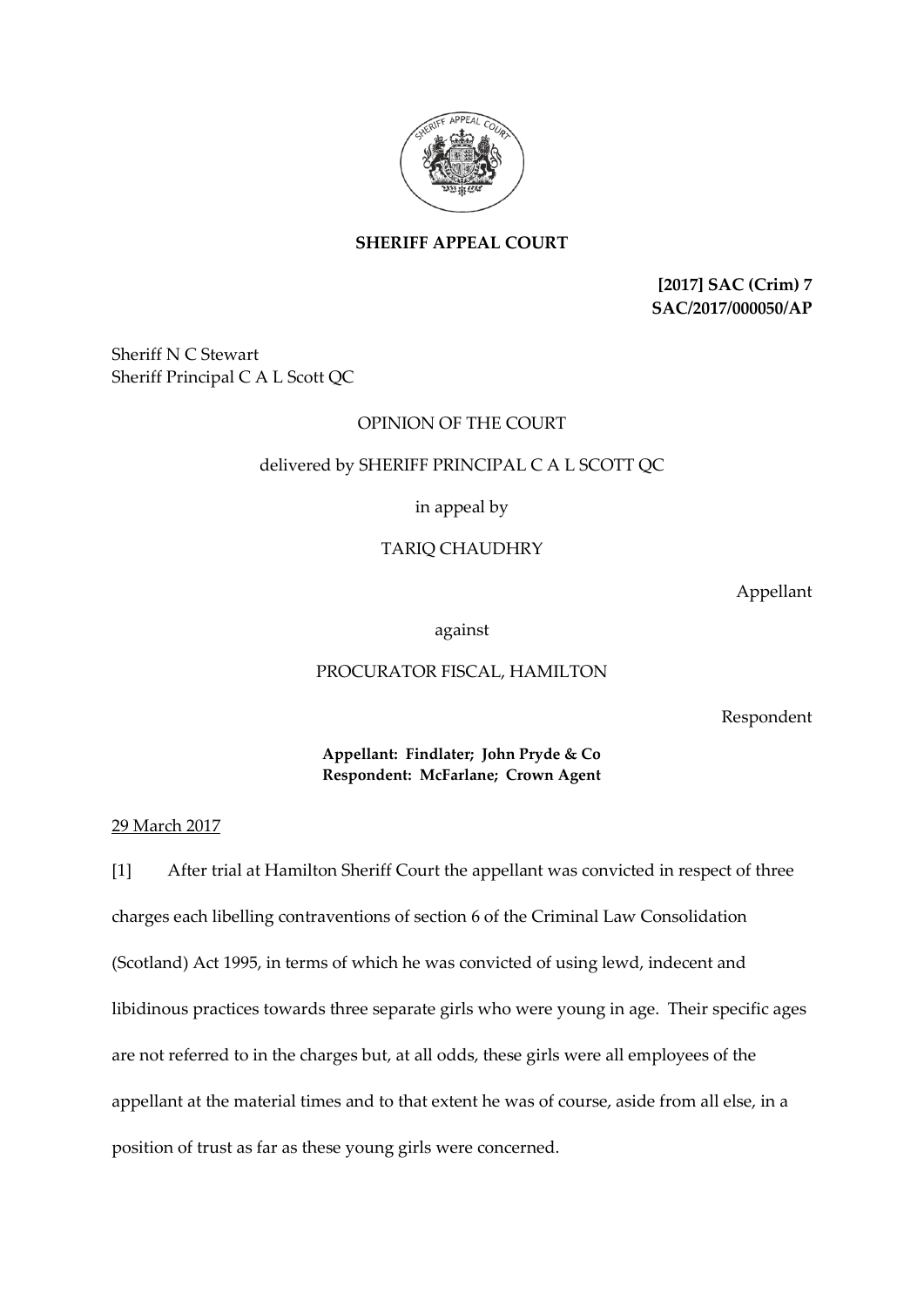[2] Upon the conclusion of the evidence and convictions having followed, the sheriff imposed prison sentences of 3 months on each charge and each period was ordered to run consecutively with the others amounting to a 9 month custodial sentence.

[3] This morning, Mr Findlater, on behalf of the appellant, argued in line with the written submissions previously made available to the court that custodial disposals in respect of the appellant's offending were excessive and it was maintained that, instead, the learned sheriff should have imposed a non-custodial disposal in the form of a Community Payback Order. Mr Findlater was understandably unable to say very much about the nature of the offences, however, he pointed out that the appellant still enjoys the support of his family and friends and that, specifically, he, the appellant, continues to offer support to his wife who unfortunately has been the subject of significant illness and has required, and, it seems, may continue to require, hospital treatment.

[4] There appeared to be some reliance upon the *prima facie* reference to the appellant no longer or not posing a risk of similar offending in the future. However, ultimately following the dialogue involving the bench, we think it was recognised that that particular factor in the Criminal Justice Social Work Report was essentially neutral particularly having regard to what the author of that report actually says in the conclusion paragraph at page 9 of the report.

[5] In a case such as this, an appellate court requires either to be satisfied that a particular error on the part of the sentencing sheriff can be demonstrated or that it has been shown that the disposals arrived at were excessive.

[6] In his report dated 13 December of last year, the sheriff records at paragraph 11 on page 5, that the appellant had engaged in a systematic course of what was, in essence, the sexual abuse of young girls who were working for him in their first jobs. It was a course of

2